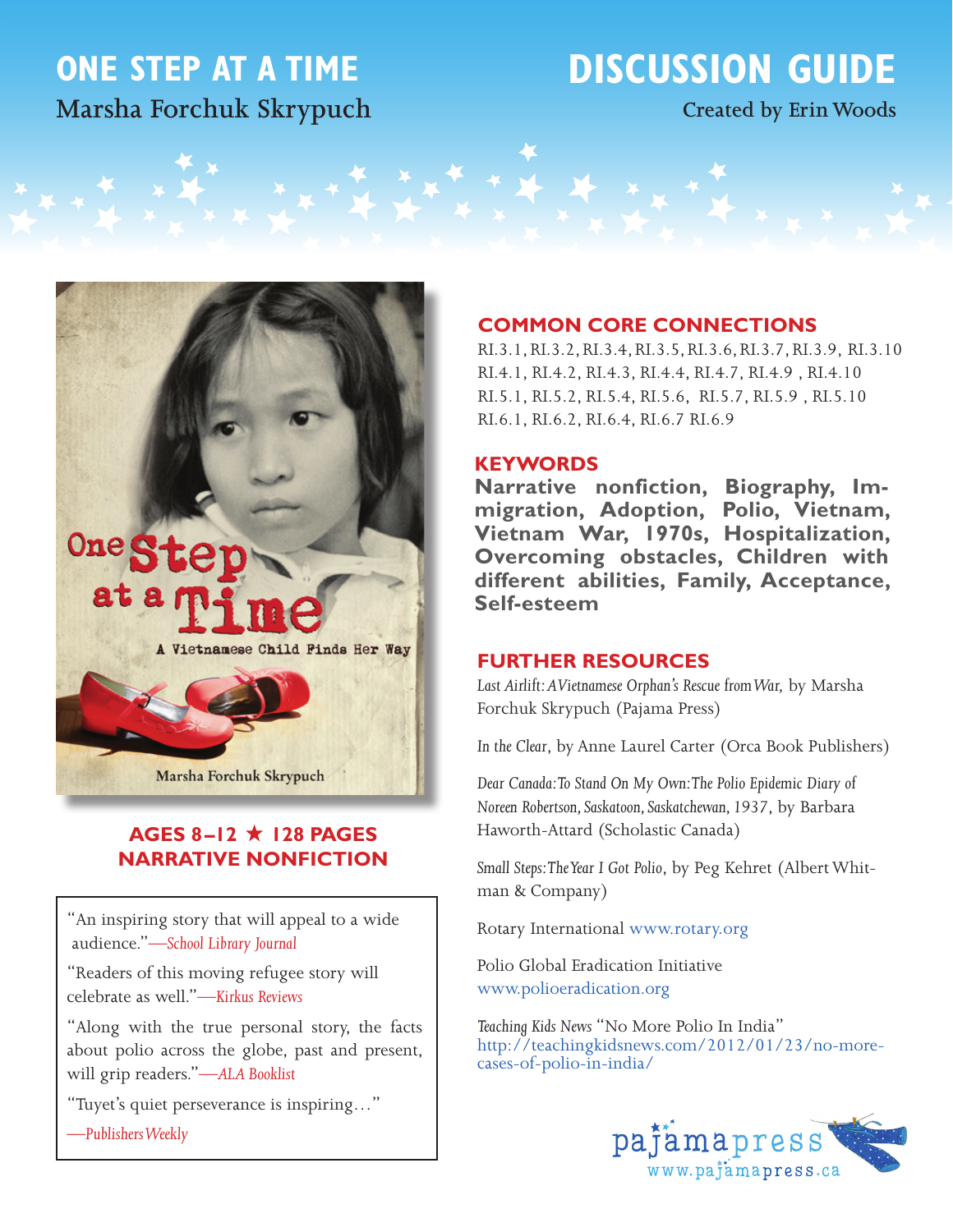One Step ... Time

# A Vietnamese Child Finds Her Way

**MARSHA FORCHUK SKRYPUCH Discussion Guide created by Erin Woods**

# **STORY SUMMARY**

Vietnamese-born Tuyet has escaped her war-torn homeland and found a loving family in Canada, but she still has battles of her own to fight. Tuyet dreams of running and playing with her adoptive siblings, but her leg has been weakened by polio. Can she face her fear of hospitals and the traumatic memories they awaken if it means walking in matching shoes at last? [Pajama Press]

Marsha Forchuk Skrypuch writes from her home in Ontario, Canada. Learn more about her at:

[http://calla2.com/about-](http://calla2.com/about)marsha/

# **DISCUSSION QUESTIONS**

**1.** How do you tell the difference between a book that is fiction and one that is nonfiction?

**2.** Nonfiction books that tell a story are called "narrative nonfiction." Why is this a good name?

**3.** What clues can you look for to tell whether a book is a made-up story or a work of narrative nonfiction?

**4.** What do you think Tuyet is remembering as she lies awake the night before her operation?  $(1-2)$ 

**5.** The book says, "Tuyet thought she had buried those memories for good." What does that mean? Why do you think the memories would come back now? (2)

**6.** Why are the red shoes Mom bought Tuyet so special? (8)

**7.** Why is Tuyet afraid when Mrs. Nguyen comes to the house? (12)

**8.** How does Tuyet feel about her upcoming operation? (15)

**9.** What makes Tuyet feel calmer when she is frightened of the hospital? (17)

**10.** Have you ever been scared because you didn't understand what was going on around you? How did you learn what was really happening? Once you knew the truth, how did you feel? (19–23)

**11.** Tuyet thinks, "Didn't everyone feel constant pain? It was just a part of living after all." Did this surprise you? Is there anything that seems normal to you that might be different for other people? (21–22)

**12.** Have you ever tried to talk with someone who spoke a different language than you? Was it difficult? Funny? Frustrating? How did you manage to communicate? (25–34)

**13.** Tuyet shares her balloons with Beth, Lara, and Aaron and thinks, "It was exciting to have something to give her brother and sisters." Why would this be exciting for Tuyet? (39)

**14.** Why does Tuyet insist on climbing the stairs on her own, even though it is hard? Have you ever felt the same way about a difficult but important task? (40)

**15.** "Now that she had a family, she didn't have to worry about being in the exact same room with them all of the time." Why might Tuyet have worried about being in the same room as her family all the time before? Why might she feel differently now? (44)

**16.** How does Lara help Tuyet remember that she belongs in the Morris family even though she looks different than her parents and the people she sees on TV? (48)

**17.** Why is Tuyet alarmed when she sees her birthday cake? (59)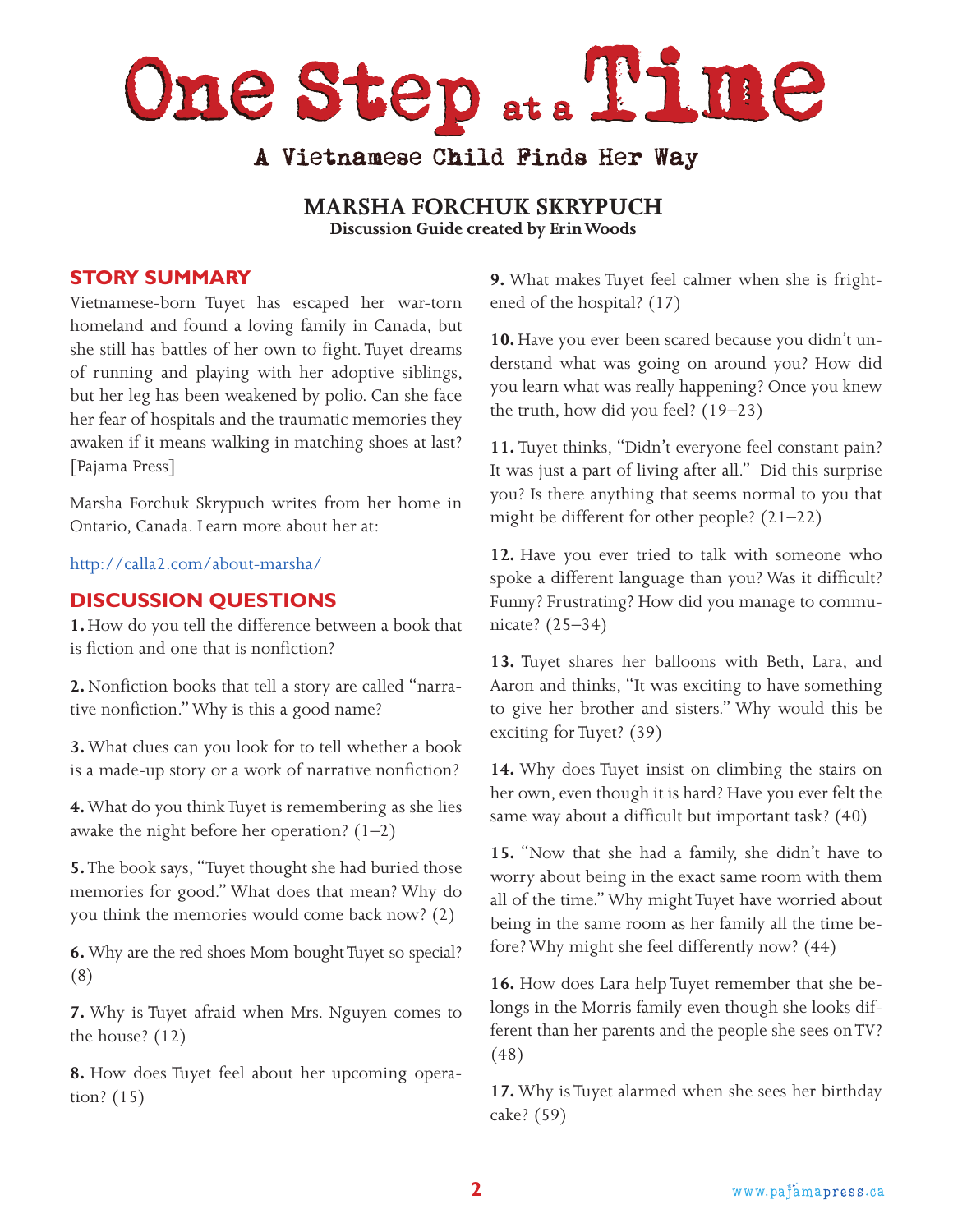**18.** Tuyet's birthday introduces her to several "strange Canadian customs," including "burning cakes" and "ripping up little boxes." What other holiday celebrations would be strange to Tuyet? How might she describe them? (59–61)

**19.** How does Tuyet feel about the brown shoes when she first sees them? How does she feel about them later? (78–86)

**20.** "Not all hurts show on the outside," says Mrs. Nguyen. What does she mean? (90)

**21.** In the Author's Note, Marsha Forchuk Skrypuch explains that hospitals were different in the 1970s and "if Tuyet were a child now, the experience would not have been so terrifying." In what ways do you think *One Step at a Time* would be different if she were a child today? (Page V)

# **I RECOMMEND... (PERSUASIVE WRITING, READING COMPREHENSION, MAKING CONNECTIONS BETWEEN TEXTS)**

**Materials:** Reading journals or lined paper, pencils

# **Directions:**

Have students write a persuasive letter to a friend recommending that they read (or, if they prefer, do not read) *One Step at a Time*. The letter should address the following points:

*a)* What is the story about? **Note:** Older students can provide a sentence describing the main idea of the book and also list several of the main events.

*b)* Why do you/do you not recommend reading *One Step at a Time*?

*c)* What is one historical event or subject discussed in *One Step at a Time* that you think your friend would find interesting? Suggest some other resources (informational texts, historical fiction, videos, etc.) where he or she could learn more about it.

# **WHAT IS BIOGRAPHY? (FEATURES OF TEXT, CLASSIFICATION)**

**Materials:** White- or blackboard, "Features of Biography" handout, pencils

**Preparation:** Prepare photocopies of the "Features of Biography" handout found on page 10 of this guide.

# **Directions:**

**1.** Explain to the class that *One Step at a Time* is a biography. If the students have also read *Last Airlift: A Vietnamese Orphan's Rescue from War*, they will understand that *One Step at a Time* is a further story about the life of *Last Airlift*'s real-life subject, Tuyet Morris.

**2.** Using a white- or blackboard, work with the class to develop a list of the features of fiction. Do the same for nonfiction informational texts. Discuss how biography is a form of non-fiction that uses many of the same features as fiction. Develop a list of the features of biography.

**3.** Distribute copies of the handout "Features of Biography." Have students use the lists you created to fill in the sections of the diagram.

**Bonus:** Ask students to identify the features of biography exemplified by *One Step at a Time*. For example, it has a setting like a work of fiction, but it also has factual information like an informational text.

# **RESEARCHING A BIOGRAPHY (SOCIAL STUDIES) Directions:**

**1.** Choose an event that happened earlier this year and ask for two volunteers who were present.

**2.** Have one volunteer leave the room while you interview the other closely about the event, asking for detailed information about what they saw and heard, including specific conversations. Keep notes about what the student remembers.

**3.** Ask the second volunteer to return to the classroom and interview her in the same way, asking the same questions about small details and dialogue.

**4.** When both interviews are complete, discuss with the class:

*Did both of our volunteers give exactly the same answers? Why not?*

*When Marsha Forchuk Skrypuch began interviewing Tuyet, Tuyet did not remember very much about her childhood. How do you think the author learned the details her subject could not remember?*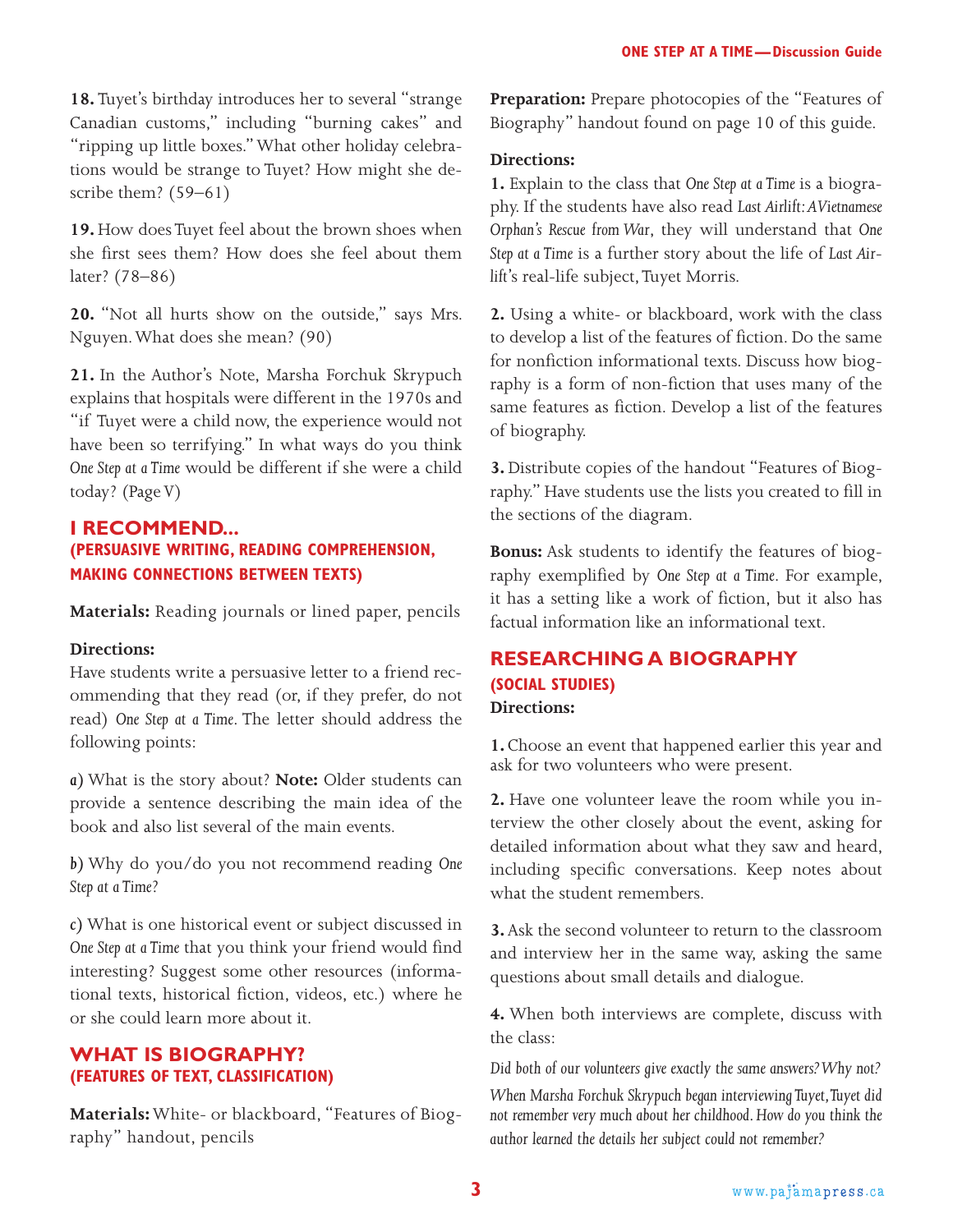# **POINT OF VIEW (WRITING)**

**Materials:** Paper, pencils

# **Directions:**

**1.** Introduce students to the idea of first-person and third-person narration. Ask them to identify the narrative voice of *One Step at a Time*.

**2.** Ask students to speculate why third-person narration is used for biography. How would the book be different if the story were told using first-person narration? What if it were told from more than one point of view?

**3.** Tell students that Marsha Forchuk Skrypuch interviewed many people, including Tuyet's mother, sisters, and doctors, to learn all the details she used to write *One Step at a Time.* Those interviews are not published, but by looking at the text we can imagine what the other members of Tuyet's family were thinking and feeling. Ask students to choose a scene in *One Step at a Time* and re-tell it from another character's perspective.

# **SIMILES (FIGURATIVE LANGUAGE)**

**Materials:** White- or chalkboard, "What is a Simile?" handout, pencils

**Preparation:** Make photocopies of the "What is a Simile?" handout found on page 9 of this guide.

# **Directions:**

**1.** Tell the class, Tuyet feels strong emotions about the possibility of having her ankle straightened. Instead of writing, "Tuyet felt like Mrs. Nguyen understood her dream" or "She was excited and nervous," Marsha Forchuk Skrypuch uses similes to express the feelings:

*"It was as if Mrs. Nguyen had reached inside Tuyet's heart." (14)* 

*"This plan to have her ankle straightened felt like reaching for the stars." (15)*

**2.** Explain that a simile is a figure of speech that describes one thing by comparing it to something else using the word "like" or "as." Ask students to speculate why similes would be useful for describing emotions.

**3.** Working as a class, come up with a list of emotions. Ask a student to share an experience that made him or her feel one of those emotions.

**4.** Ask the class to come up with a comparison for that feeling. Write it on the board in the format of the following example:

**Experience:** Finding a lost toy

**Feeling:** Very happy

**Comparison:** A dog digging up a bone

**Simile:** When I found my toy I was as happy as a dog digging up a bone.

**5.** Distribute the handout "What is a Simile?" and have students complete the exercise themselves.

# **LEARNING NEW WORDS (VOCABULARY, INFERENCE)**

**Materials:** Crossword handout, pencils

**Preparation:** Prepare photocopies of the crossword handout included on page 7 of this guide.

# **Directions:**

**1.** Throughout *One Step at a Time*, Tuyet learns new words in English. Students reading this book may also learn many new words. Challenge each student to share one new word he or she encountered and use context to infer the word's meaning.

**2.** Distribute copies of the crossword handout. Page references are provided for each word to help students decode the clues.

**Bonus:** Have students use the Index to find further instances of many of these words.

# **LOST IN TRANSLATION (DRAMA)**

Tuyet and her family face the challenge of communicating without speaking the same language. The following drama game is a lighthearted play on communicating without words. It can be thought of as an action-based version of Broken Telephone.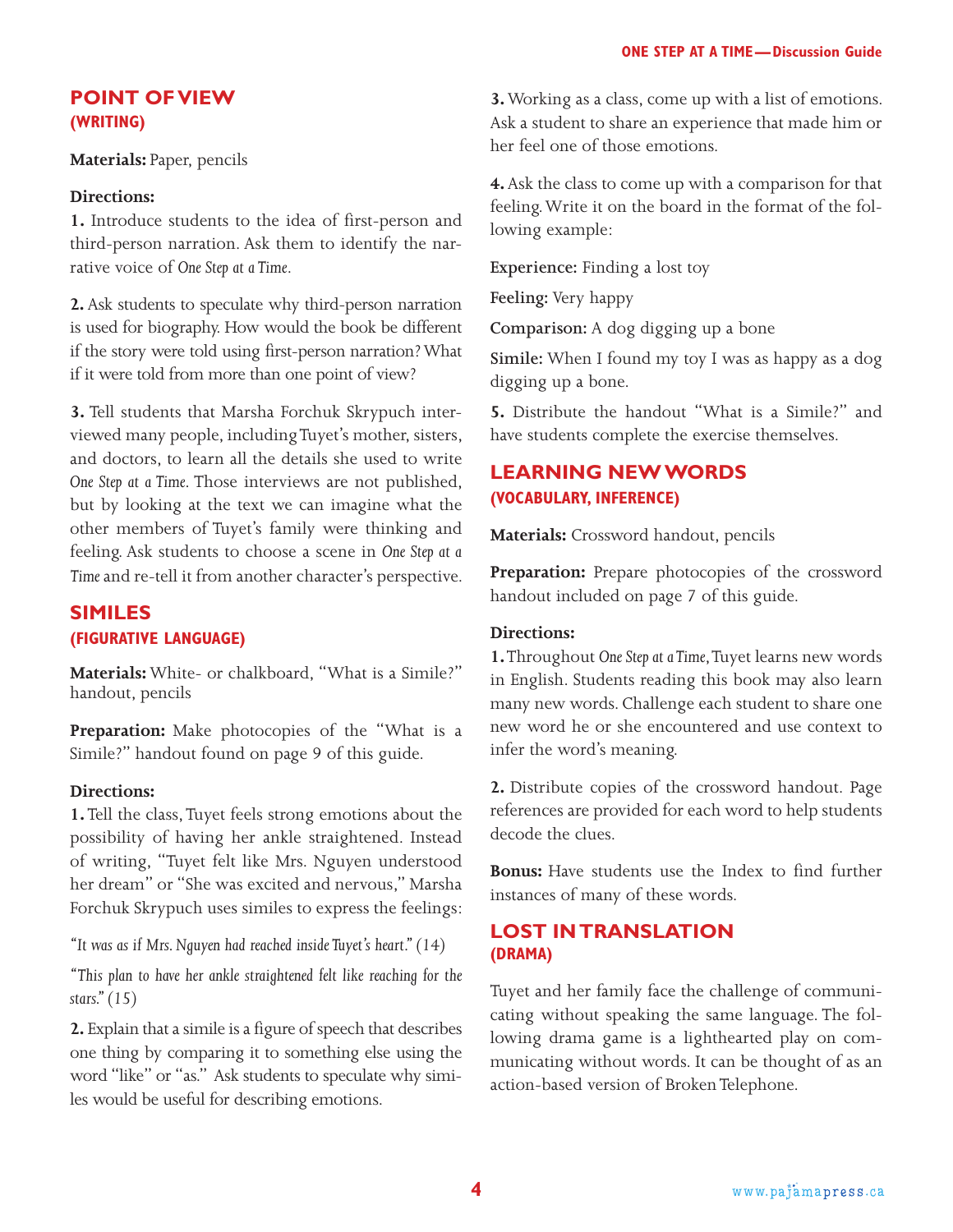#### **Directions:**

**1.** This game is most effective in groups of eight or so, especially if the players do not have long attention spans.

**2.** The players line up one behind the other, all facing in the same direction.

**3.** The player at the back of the line (Player 1) taps the next player (Player 2) on the shoulder. Player 2 turns around to face her. Player 1 thinks of an activity and acts it out.

**4.** When Player 1 has finished, Player 2 taps Player 3 on the shoulder. Player 3 turns around and watches while Player 2 mimics the actions he has just seen Player 1 perform.

**5.** Player 3 then performs them for Player 4, and so on. When the final participant has watched the actions, she must guess what activity Player 1 was thinking of. Since the actions are likely to morph with each performance, the results are likely to be entertaining.

# **POLIO (HEALTH, SOICAL STUDIES, ART)**

**Materials:** Internet access, large screen for sharing Internet resources with class, paper, pencils, colored pencils or markers

**Preparation:** Load the Internet resources described below.

#### **Directions:**

**1.** Read the Historical Note beginning on page I.

**2.** Read the article "No More Cases of Polio in India" on the website *Teaching Kids News:*

<http://teachingkidsnews.com/2012/01/23/no>more-cases-of-polio-in-india/

#### **3. Discuss:**

*How did knowing Tuyet's story help you understand the article?*

Look at the children in the second photograph, captioned "Child *carrying Polio immunization sign at Lucknow rally, November 7, 2009." Why was it important for children to be a part of the rally?*

**4.** Share the following public-domain Alaska Division of Public Health "Wellbee" poster promoting polio booster shots: [http://upload.wikimedia.org/](http://upload.wikimedia.org/wikipedia/commons/9/92/BoosterWellbee7221.jpg) [wikipedia/commons/9/92/BoosterWellbee7221.](http://upload.wikimedia.org/wikipedia/commons/9/92/BoosterWellbee7221.jpg) [jpg](http://upload.wikimedia.org/wikipedia/commons/9/92/BoosterWellbee7221.jpg)

**5.** Tell students that Wellbee was a character used on many posters telling people about the polio vaccine. Ask them to speculate why these posters were effective in helping to eradicate polio in North America.

**6.** Remind students that there are still places in the world where polio is a problem. An up-todate list of affected countries can be found at [www.polioeradication.org.](www.polioeradication.org) Using facts they have learned about polio, have students create a poster encouraging immunization in those countries.

**Bonus:** Older students can research and write a report about polio and the fight for its eradication using the resources listed in the book (Page IV).

# **HISTORICAL PHOTOGRAPHS (ELEMENTS OF NONFICTION)**

**Materials:** Internet access, large screen for sharing photographs with class

**Preparation:** Load the Internet resources described below.

#### **Directions:**

**1.** Explain that not all of the photographs in *One Step at a Time* show exactly what the text describes. On page 76 we see "*An updated version* of the leather and metal brace that Tuyet wore." Page 78 shows "A pair of orthopedic shoes *similar to* Tuyet's." Page 19 has a photograph of a "McMaster University Medical Centre operating room, *circa 1975*."

#### **2. Discuss:**

*Why might the publisher have included these pictures even though they don't show Tuyet's actual brace, shoe, and operating room?*

*Did the pictures give you any information that the text did not?*

*How did the pictures help you understand the text?*

**3.** Share the following public-domain images with the class: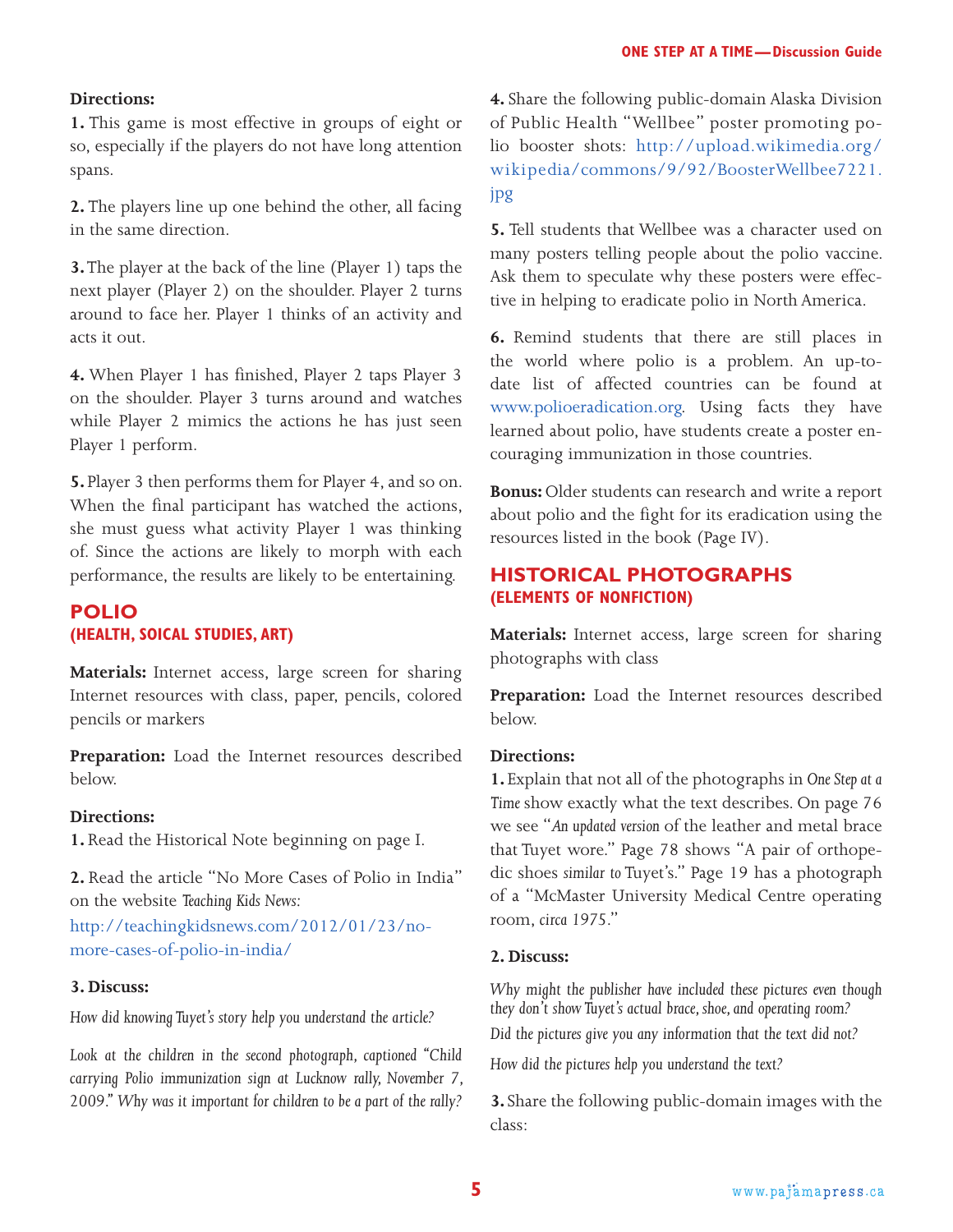*A physiotherapist helping two young children with polio perform rail exercises [http://upload.wikimedia.org/wikipedia/commons/f/](http://upload.wikimedia.org/wikipedia/commons/f/f3/Polio_physical_therapy.jpg) [f3/Polio\\_physical\\_therapy.jpg](http://upload.wikimedia.org/wikipedia/commons/f/f3/Polio_physical_therapy.jpg)*

*An ancient Egyptian stele showing a priest with a withered leg, thought to be a polio survivor [http://upload.wikimedia.org/](http://upload.wikimedia.org/wikipedia/commons/5/5c/Polio_Egyptian_Stele.jpg) [wikipedia/commons/5/5c/Polio\\_Egyptian\\_Stele.jpg](http://upload.wikimedia.org/wikipedia/commons/5/5c/Polio_Egyptian_Stele.jpg)*

*United States President Franklin D. Roosevelt, a polio survivor, in his wheelchair [http://upload.wikimedia.org/wikipedia/](http://upload.wikimedia.org/wikipedia/commons/b/be/Roosevelt_in_a_wheelchair.jpg) [commons/b/be/Roosevelt\\_in\\_a\\_wheelchair.jpg](http://upload.wikimedia.org/wikipedia/commons/b/be/Roosevelt_in_a_wheelchair.jpg)*

#### **Discuss:**

*What can these photos help us understand about* One Step at a Time*? What can they help us understand about polio?*

*Thinking about these photos, can you imagine what it would have been like to live before the polio vaccine was created? How would life be different? How would life be the same?*

*Can you think of any other images that would have helped your experience of reading this book?*

**Bonus:** Older students can research more public domain photos relating to polio and other subjects discussed in *One Step at a Time* by searching the Wikimedia Commons at <http://commons.wikimedia.org>

# **TELLING STORIES**

# **(MAKING CONNECTIONS BETWEEN TEXTS)**

**Materials:** Internet access, large screen for sharing Internet resources with class

**Preparation:** Load the video found at the following link: <http://youtu.be/rmmfM5CH8K4>

#### **Directions:**

**1.** Read pages 20 and 21 from "Tuyet willed herself not to think about of that other time in the hospital" to "A

time that she needed to forget."

# **2. Discuss:**

*Why did Tuyet not want to remember the other time she had been in a hospital?*

*What does this passage tell us about Tuyet's early childhood?*

*Why do you think Tuyet went to an orphanage after the hospital instead of home?*

*If the woman who visited Tuyet was her mother, why do you think she stopped coming?* 

**3.** Watch the video "Global Citizen Festival: Archie Panjabi, Ramesh Ferris, Aseefa Bhutto Zardari & John Hewko on polio" from 00:00 to 03:51. Explain that the organizers of this presentation were celebrating the end of polio in India, and encouraging others to keep working to eradicate it from the last few countries where it survives. Vietnam (Tuyet's birthplace) and North America are both polio free.

#### **4. Discuss:**

*What are the similarities between Ramesh's story and Tuyet's? What are the differences?* 

One Step at a Time *and Ramesh's story can both be considered secondary sources. Why? What features do they share? What features are different?* 

**Note:** *You may need to explain that as a recording of the 2012 Global Citizen Festival in New York City, this video is a primary source, but as a hindsight account of Ramesh's childhood, it is a secondary source.*

*Having listened to Ramesh, do you have any new ideas about why Tuyet's mother might have left her at the orphanage?*

*Why did Ramesh tell the audience about his childhood? How are stories helpful in persuading people to take action?*

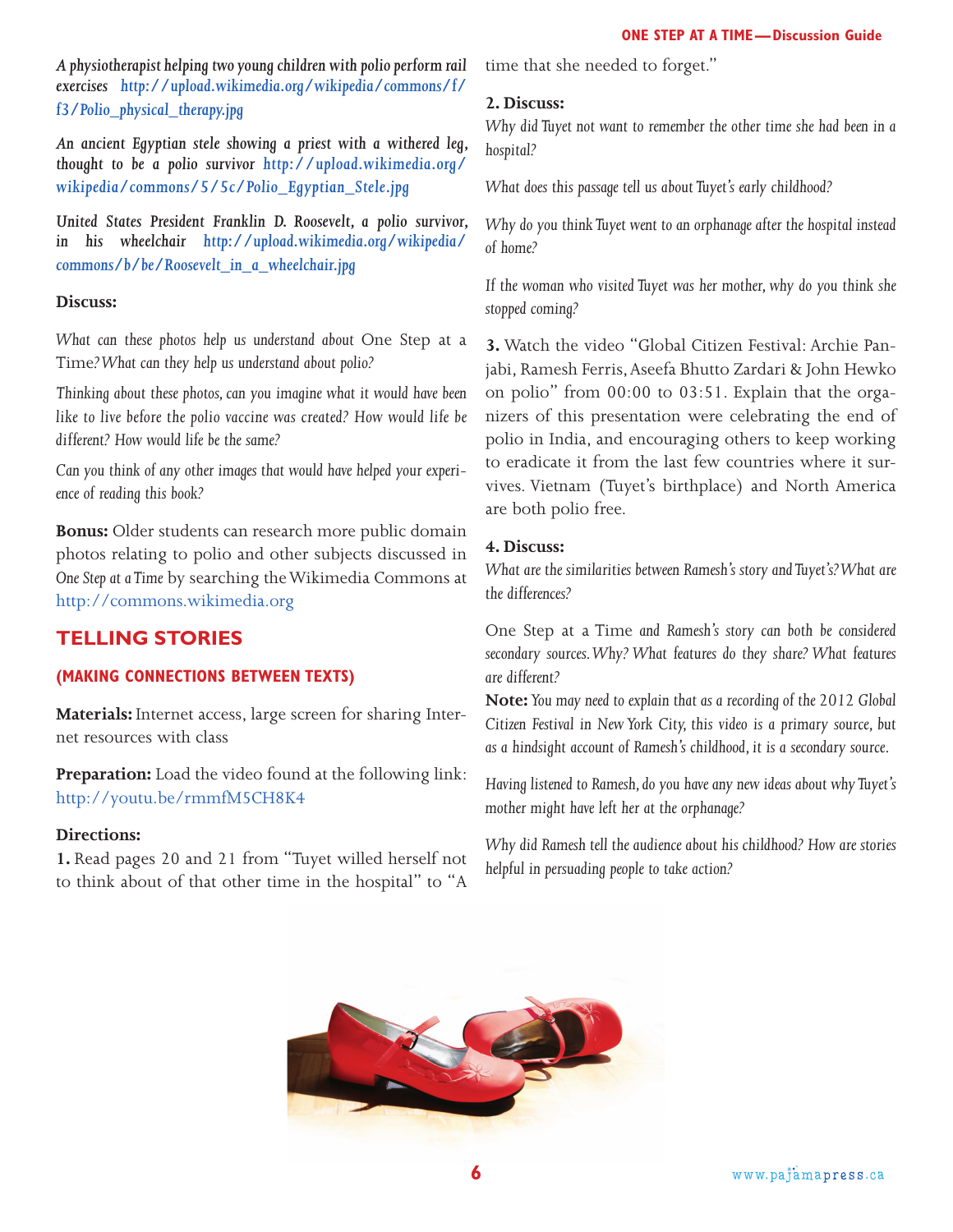

# **ACROSS**

**2**

2. A television show about a large family with three boys and three girls (47)

- 4. The country in which Tuyet was born (2)
- 6. Made to hold the joints in the correct position (78)
- 7. A rag doll first popular in the late 1960s (1)
- 8. A title used in Vietnam to show respect (33)

10. A set of metal rods and leather straps that support a weak body part (77)

11. Loss of movement in a body part (Historical Note I)

12. A disease that can permanently damage the muscles in a child's arm or leg (64)

- 13. A kind of needle that injects medicine under the skin (31)
- 15. Supports that help an injured person to walk (36)
- 16. Explain the meaning of words in another language (13)

# **DOWN**

1. A medical clinic that helps patients with broken bones (64)

3. Exercises that help patients strengthen parts of their bodies that are weak or damaged (72)

4. A medicine given to healthy people to make them immune to a disease (Historical Note II)

5. The long name for Polio (Historical Note I)

9. The city where Tuyet lived before coming to Canada (2) 14. A hard casing that keeps a limb straight so that bones can heal (33)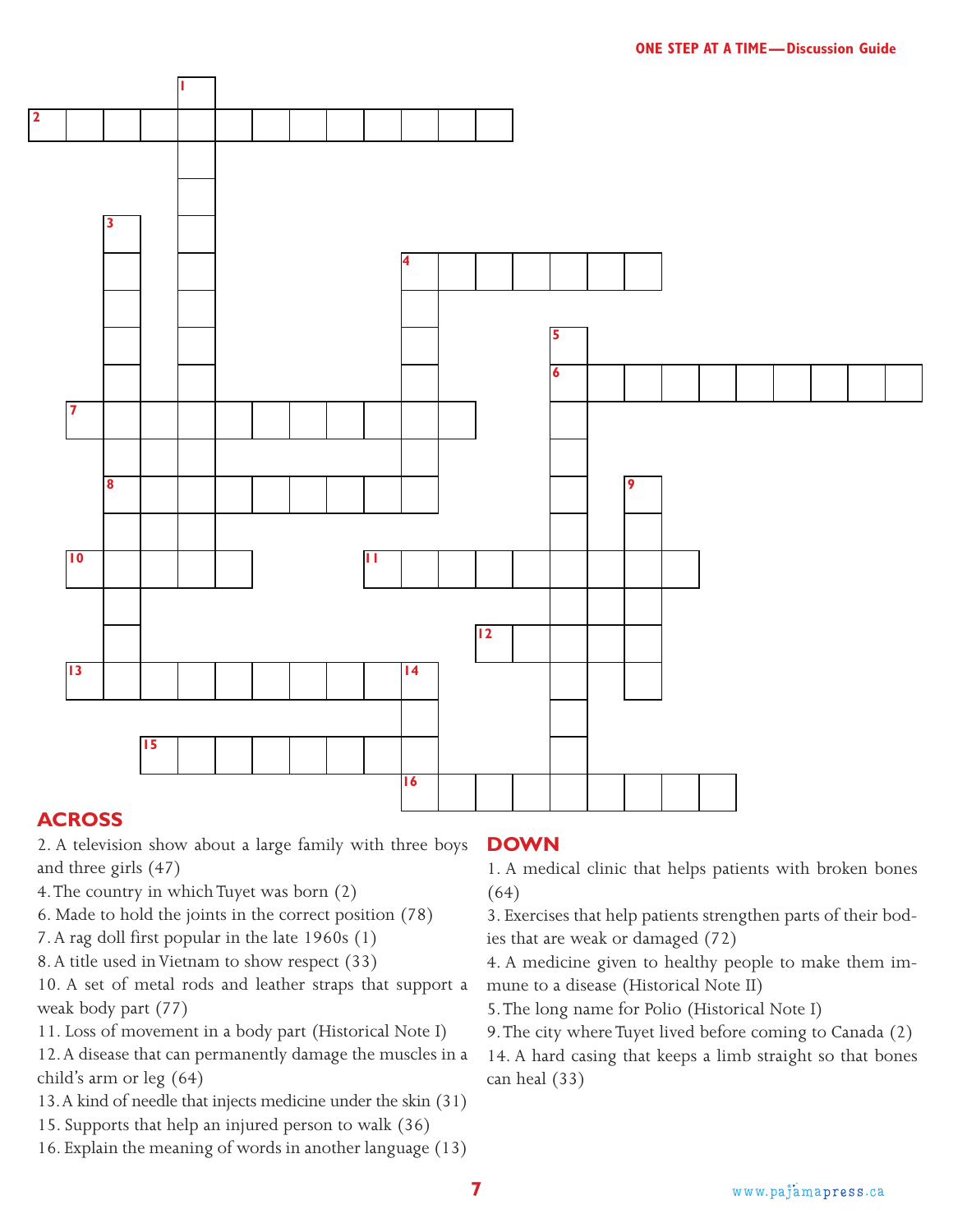

# **ACROSS**

2. A television show about a large family with three boys and three girls (47)

- 4. The country where Tuyet was born (2)
- 6. Made to hold the joints in the correct position (78)
- 7. A popular rag doll in the 1960s (1)
- 8. A title used in Vietnam to show respect (33)

10. A set of metal rods and leather straps that support a weak body part (77)

11. Loss of movement in a body part (Historical Note I)

12. A disease that can stop the muscles in a child's arm or leg from growing (64)

- 13. A kind of needle that injects medicine under the skin (31)
- 15. Supports that help an injured person to walk (36)
- 16. Explain the meaning of words in another language (13)

# **DOWN**

1. A medical clinic that helps patients with broken bones (64) 3. Exercises that help patients strengthen parts of their bodies that are weak or damaged (72)

4. A medicine given to healthy people to make them immune to a disease (Historical Note II)

5. The long name for Polio (Historical Note I)

9. The city where Tuyet lived before coming to Canada (2) 14. A hard casing that keeps a limb straight so that bones can heal (33)

**8**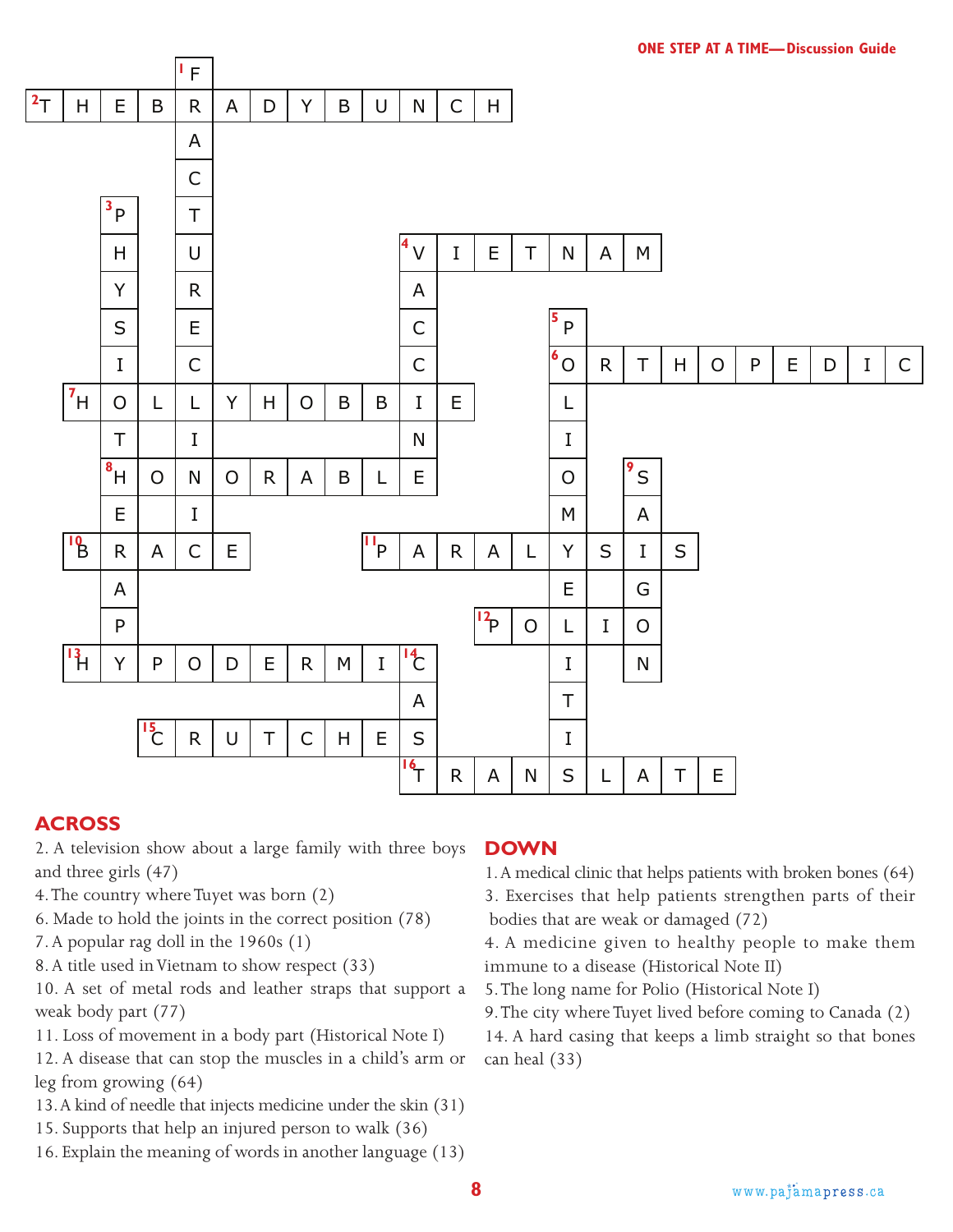| What is a Similer                                                                      | Your<br>TURN:<br><b>ONE STEP AT A TIME—Discussion Guide</b> |
|----------------------------------------------------------------------------------------|-------------------------------------------------------------|
| A simile describes one thing by comparing it with                                      |                                                             |
| something else using "<br>$\beta$                                                      | EXpercience:                                                |
| $\tilde{\cdot}$<br>$\tilde{\phantom{a}}$                                               |                                                             |
|                                                                                        |                                                             |
| Example from ONE STEP AT A TIME                                                        |                                                             |
| straighten her ankle<br>Experience: Tuyet thinking about the surgery to                | Feeling:                                                    |
| Comparison: <u>Reaching for the stars</u><br>Feeling: negwous and excited              | Comparison:                                                 |
| Simile: This plan to have here ankle straightened felt<br>like reaching for the stars. | Simile:                                                     |
|                                                                                        |                                                             |
|                                                                                        |                                                             |

www.pafamapress.ca

**9**